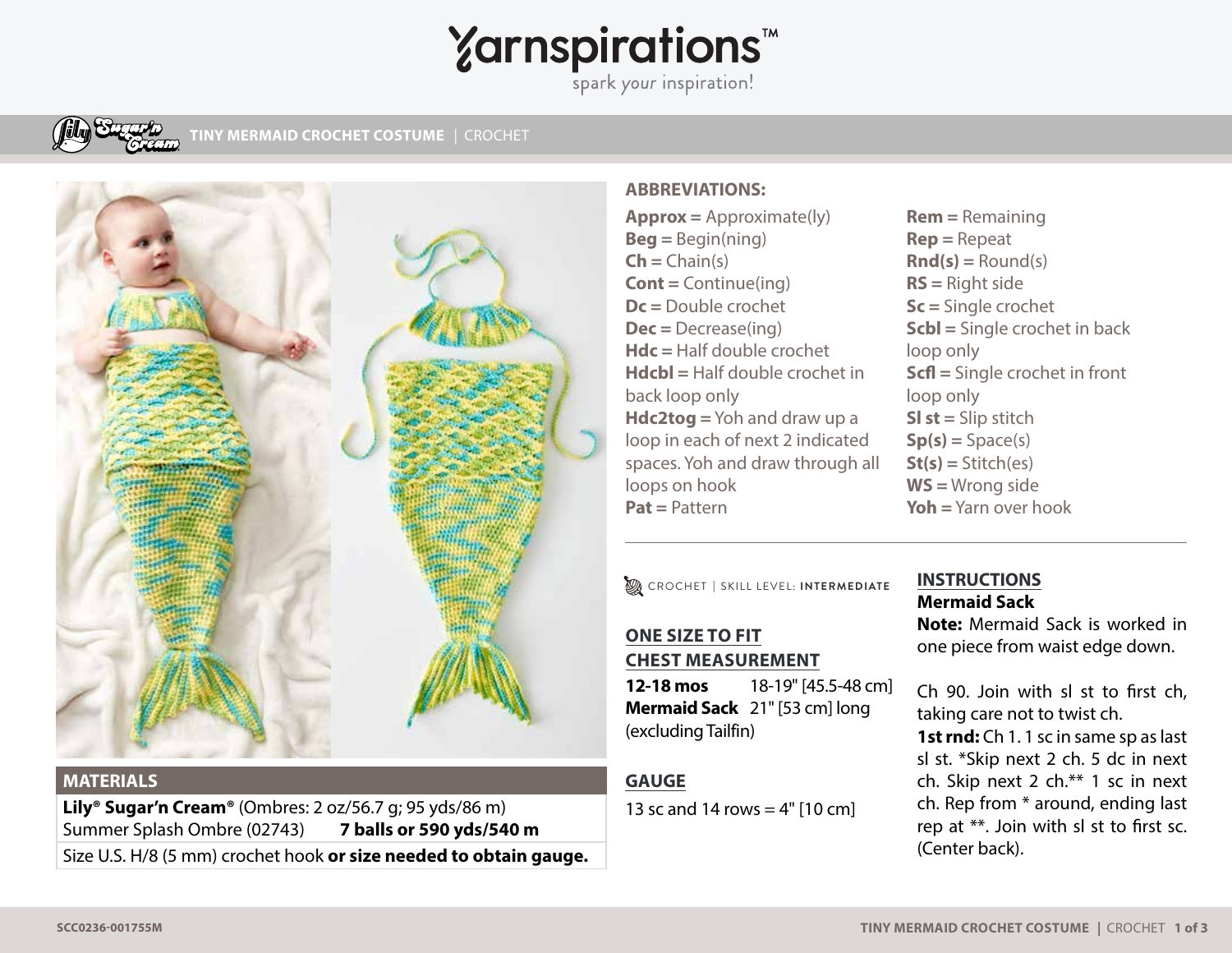**Yarnspirations<sup>\*</sup>** 

spark your inspiration!



**TINY MERMAID CROCHET COSTUME** | CROCHET

**2nd rnd (ridge rnd):** Ch 1. 1 sc in same sp as last sl st. 1 scfl in each st around. Join with sl st to first sc. **3rd rnd:** Ch 3 (counts as dc). *Working into rem back loop of each st from 2 rnds below*, work 2 dc in first sc. \*Skip next 2 sts. 1 sc in next st. Skip next 2 sts.\*\* 5 dc in next st. Rep from \* around, ending last rep at \*\*. Work 2 dc in same sp as first 2 dc. Join with sl st to top of ch 3. **4th rnd (ridge rnd):** Ch 1. 1 sc in same sp as last sl st. 1 scfl in each of next 2 dc. \*Insert hook into back loop only of next st of last ridge rnd AT SAME TIME working 1 scfl into next st.\*\* 1 scfl in each of next 5 dc. Rep from \* around, ending last rep at \*\*. 1 scfl in each of last 2 dc. Join with sl st to first sc.

**5th rnd:** Ch 1. 1 sc in same sp as last sl st. *Working into rem back loop of each st from 2 rnds below*, \*Skip next 2 sts. 5 dc in next st. Skip next 2 sts.\*\* 1 sc in next st. Rep from \* around, ending last rep at \*\*. Join with sl st to first sc.

**6th rnd (ridge rnd):** Ch 1. 1 sc in same sp as last sl st. \*1 scfl in each of next 5 dc.\*\* Insert hook into back loop only of next st of last

ridge rnd AT SAME TIME working 1 scfl into next st. Rep from \* around, ending last rep at \*\*. Join with sl st to first sc.

Rep 3rd to 6th rnds for pat until work from beg measures approx 9½" [24.5 cm], ending on a 6th rnd of pat.

**Note:** Ch 2 at beg of rnd does not count as st.

**Beg Shaping Tail: 1st rnd:** Ch 2. Skip first st. *Working into rem back loop of each st from 2 rnds below*, \*1 hdc in each of next 5 sts. Skip next st. Rep from \* around. Join with sl st to first hdc. 75 hdc. **2nd and 3rd rnds:** Ch 2. \*1 hdc in

sp between next 2 hdc. Rep from \* around. Join with sl st to first hdc. **4th rnd:** Ch 2. \*(1 hdc in sp between next 2 hdc) 13 times. Hdc2tog over next 2 sps. Rep from \* around. Join with sl st to first hdc. 70 sts.

**5th and 6th rnds:** As 2nd and 3rd rnds.

**7th rnd:** Ch 2. \* (1 hdc in sp between next 2 hdc) 12 times. Hdc2tog over next 2 sps. Rep from \* around. Join with sl st to first hdc. 65 sts.

**8th and 9th rnds:** As 2nd and 3rd rnds.

**10th rnd:** Ch 2. \* (1 hdc in sp between next 2 hdc) 11 times. Hdc2tog over next 2 sps. Rep from \* around. Join with sl st to first hdc. 60 sts.

**11th and 12th rnds:** As 2nd and 3rd rnds.

Cont in this manner, dec 5 sts evenly around next rnd and following 3rd rnds until 25 sts rem.

**Next 2 rnds:** Ch 2. \*1 hdc in sp between next 2 hdc. Rep from \* around. Join with sl st to first hdc. Fasten off at end of 2nd rnd. Sew end of Tail closed.

#### **Tailfin:** Ch 27.

**1st row:** (RS). 1 sc in 2nd ch from hook. 1 sc in each ch to end of chain. Turn. 26 sc.

**2nd row:** Ch 1. 1 scbl in each sc to end of row. Turn.

**3rd row:** Ch 1. 1 scbl in each st to last 2 sts. **Turn**. Leave rem 2 sts unworked.

4th to 15th rows: Rep 2nd and 3rd rows 6 times more. 12 sts rem at end of 15th row.

**16th row:** Ch 3. 1 sc in 2nd ch from hook. 1 sc in next ch. 1 scbl in each sc to end of row. Turn.

**17th row:** Ch 1. 1 scbl in each sc to end of row. Turn.

18th to 27th rows: Rep 16th and 17th rows 5 times more.

**28th row:** Ch 3. 1 sc in 2nd ch from hook. 1 sc in next ch. 1 scbl in each sc to end of row. 26 sts. Fasten off. Gather straight edge of Tailfin to fit end of Tail. Sew Tailfin in position.

#### **Bra Top**

**Shells** (make 2)

 $Ch 12$ 

1st row: (RS). Working into horizontal 'bump' at back of chain, sl st in 2nd ch from hook. 1 sc in each of next 3 ch. 1 hdc in each of next 7 ch. Turn. 11 sts.

2nd row: Ch 2 (does not count as st). 1 hdcbl in each of first 7 sts. 1 scbl in each of next 3 sts. Sl st in last st. Turn.

**3rd row:** Ch 1. Sl st in first st. 1 scbl in each of next 3 sts. 1 hdcbl in each of last 7 sts. Turn.

Rep last 2 rows 3 times more, then 2nd row once. **Do not** fasten off.